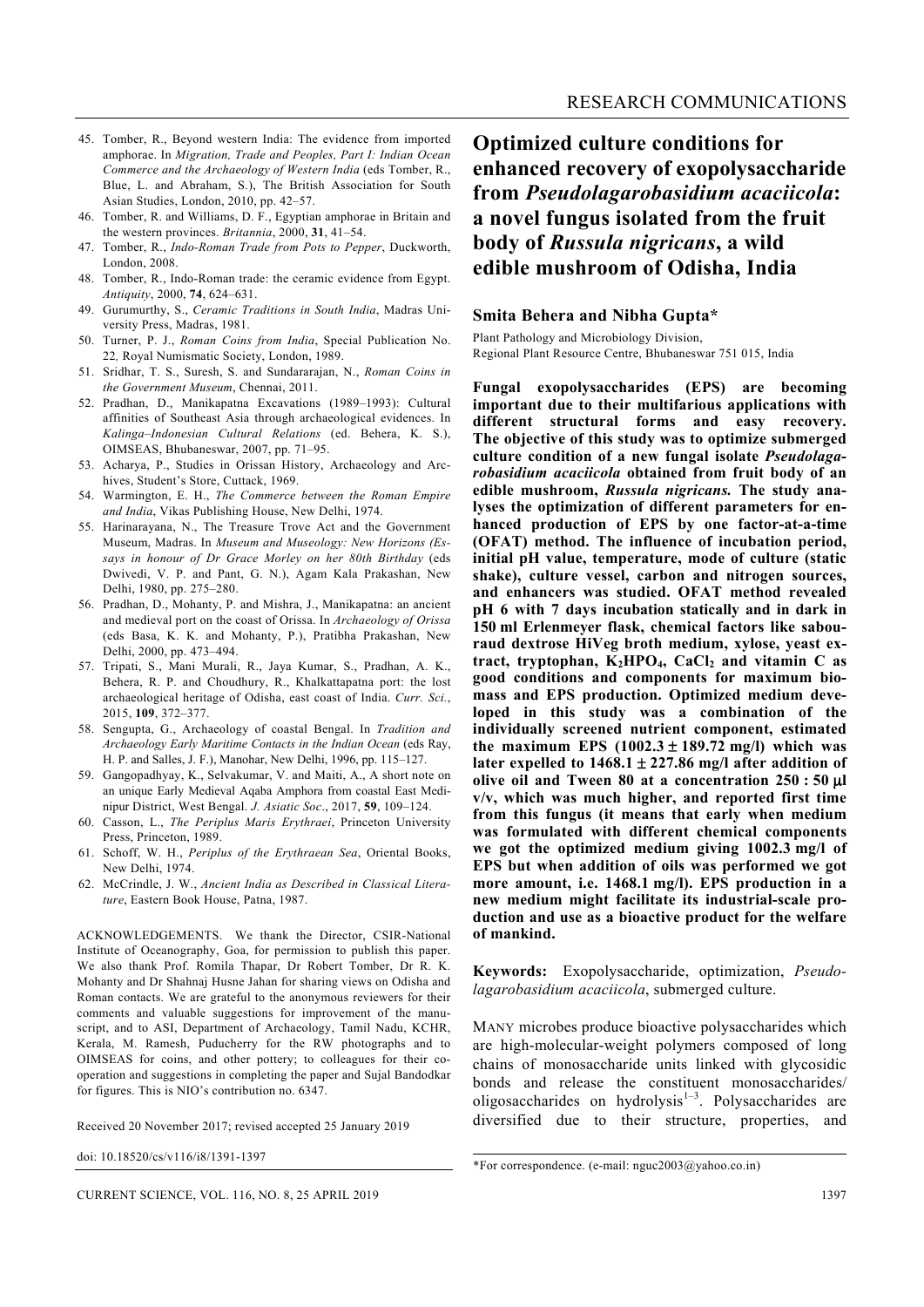functions and are useful in the food, pharmaceutical, pollution management and cosmetic industries $4-6$ . Several fungi and bacteria have been explored for exopolysaccharide (EPS) production. Microfungi belonging to *Alternaria*, *Aspergillus*, *Candida*, *Fomes*, *Fusarium*, *Mucor* and *Penicillium* are widely reported along with some macrofungi $7-13$ .

 In general, the biosynthesis of polysaccharides, and their production depend upon the microbe, nutritional and cultural conditions. Submerged cultures have been proved to be effective, as they require less space and time, have least chance of contamination and are a cost-effective method to obtain  $EPS^{14-18}$ . It has been reported that the food industry needs 70,000 tonnes/year polysaccharides as thickening agents, stabilizers and textures<sup>19-22</sup>. Hence, the search for a new source with enhanced potential of polysaccharide production is imperative.

 Several studies have been carried out to improve the extracellular metabolite production by considering the cultural and nutritional conditions in solid state and submerged fermentation<sup>23–28</sup>. A combination of several nutritional and environmental factors using one-factor-ata-time (OFAT) method, response surface methodology, orthogonal matrix method, Plackett–Burman design and central composite design are the most useful experimental and statistical designs to get more enhanced EPS yield $^{29}$ .

 Carbon sources are important ingredients of media used for metabolic activity<sup>10,30</sup>, which also affect EPS production. It reveals the species specific presence towards carbon utilization and synthesis of microbial  $cells^{31-35}$ . Nitrogen sources like yeast extract were found to be one of the most important sources resulting in enhanced EPS production by fungi. Peptone was also found suitable for maximum EPS productivity by *Calocybe indica*, *Hirsutella* sp. and *Xylaria nigripes*36,37. The influence of phosphate on EPS production using  $K_2HPO_4$ and KH2PO4, ionic salts, amino acids, fatty acids, oil and surfactants have been studied  $38-45$ . The role of pH, incubation period and specific temperature has also been evaluated by several researchers<sup>46-49</sup>.

 To the best of our knowledge, no published records are available for EPS production by *Pseudolagarobasidium acaciicola*. Nevertheless, optimization of media has been reported. Hence, in the present study, different experimental set-ups were used to standardize the medium components for enhanced production of EPS. To analyse the interactive behaviour of different media components and their contribution towards EPS production was also one of the objectives of this study.

*P. acaciicola* was isolated from wild edible mushroom, *Russula nigricans* grown in Odisha, India, was obtained from the culture collection of Plant Pathology and Microbiology Division, Regional Plant Resource Centre, Bhubaneswar. The fungal culture was maintained on sabouraud dextrose hiveg agar (SDA) medium slants and subcultured twice in a month. Slants were incubated at  $25^{\circ} \pm 2^{\circ}$ C for 7 days in static condition (EYELA LTI-700) and then stored at 4°C. Then the culture of *P. acaciicola* was transferred to sabouraud dextrose HiVeg broth (SDB) (culture medium consisting of dextrose 20 g/l, peptone 10 g/l) by punching of 6 mm (4 nos) plate culture disc and transferring to 50 ml media sterilized in 250 ml Erlenmeyer flasks, and incubated at 25°–  $30^{\circ}$ C ± 2°C for 7 days<sup>50</sup>.

 In pure form, genomic DNA was extracted and ITS region of rDNA was successfully amplified by using fungal universal primers ITS4 and ITS5. PCR was set-up with ABI-BigDye ® Terminator cycle sequencing kit for sequencing. Raw sequence obtained from ABI 3100 automated DNA sequencer was edited manually for inconsistency. The sequenced data were aligned with publicly available sequences and analysed to obtain the identity.

 The extraction and precipitation of EPS was carried out according to Shih *et al.*<sup>50</sup> and Ahmed *et al.*<sup>51</sup>, the culture filtrate was collected through Whatman no. 1 filter paper. Isopropanol was added to the culture filtrate  $(1:1 \text{ v/v})$ with shaking and kept overnight at 4°C. The precipitated EPS was recovered by centrifuging at 5500 rpm for up to 30 min (Eppendorf centrifuge 5430R) and lyophilized (MINI LYODEL, DELVAC). Estimation was done by phenol sulphuric acid method $52$  using a UV spectrophometer specord 50 (Analytikjena).

 Seed culture of *P. acaciicola* was inoculated in liquid SDB medium 50 ml, pH  $6.0 \pm 0.2$ , in 250 ml Erlenmeyer flask and incubated at different incubation periods (3, 5, 7, 9, 12, 15 and 20 days) at  $25^{\circ} - 30^{\circ}C \pm 2^{\circ}C$ .

 Seed culture was grown in liquid broth of SDB medium at different pH values (3.0, 4.0, 5.0, 6.0, 7.0 and 8.0), with inoculum size and flask volume mentioned same as above, and kept in a incubator for 7 days at 25°–  $30^{\circ}$ C  $\pm$  2°C.

 The seed culture was inoculated as above and incubated at various temperatures (25°C, 30°C, 35°C and 40°C) keeping other factors constant (pH 6.0, incubation period 7 days, 250 ml Erlenmeyer flask having 50 ml medium).

 Seed culture was inoculated in different volumes of Erlenmeyer flask (100, 150, 250, 500 and 1000 ml capacity) with other factors maintained constant as above and cultured for 7 days at  $25^{\circ} - 30^{\circ}$ C ± 2°C.

 Erlenmeyer flask of 150 ml capacity with 50 ml of SDB broth medium was kept in a incubator for 7 days at  $25^{\circ}$ –30°C ± 2°C at static as well as shaking conditions at 50, 75 and 100 rpm in light and dark conditions (12 h intervals) separately. All experimental conditions were maintained constant.

 SDB broth medium was used at a concentration of 3%, 4%, 5%, 6% and 7% as well as diluted to 1.5%, 0.75%, 0.375% and 0.187% to analyse its influence on EPS production by *P. acaciicola*. All other parameters for the experiment were kept constant.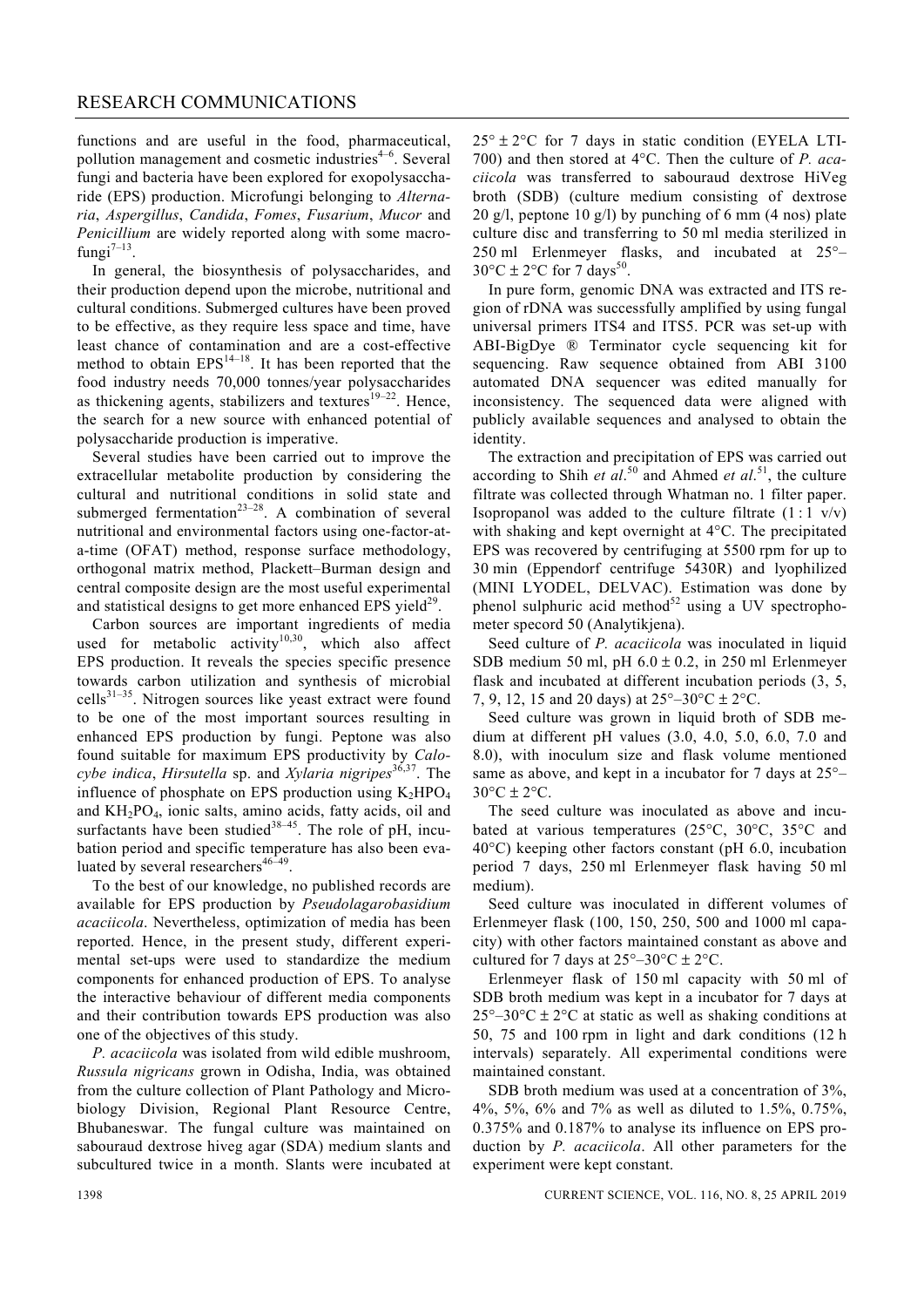Six types of enhancers were added to the basal medium: (a) Amino acids – Glycine, asparagine, tryptophan, phenylalanine and glutamine at 1 g/l concentration<sup>42</sup>. (b) Plant oils – Different concentrations of olive oil and pippermint oil (0.5%, 1.0%, 2.0% and 4.0%)<sup>45,53,54</sup>. (c) Ionic salts – FeSO<sub>4</sub>, CaCl<sub>2</sub>⋅2H<sub>2</sub>O, ZnSO<sub>4</sub> and MgSO<sub>4</sub> at a concentration of 0.5% (refs 40, 42). (d) Vitamins – Including M, C, B1 and B6 at a concentration of 1 g/l (refs 42, 55). (e) Phosphate – Different sources of phosphate, viz.  $KH_2PO_4$ ,  $K_2HPO_4$ ,  $Na_2HPO_4$  and  $Ca_3PO_4$  at a concentration of 0.5, 1.0, 2.0 and 4 g/l (refs 38, 40, 42). (f) Surfactants – Tween 20 and Tween 80 at a concentration of 0.1%, 0.2%, 0.3%, 0.4% and 0.5% (ref. 54).

 Precipitation efficiency of different solvents for EPS was determined using ethanol, isopropanol and acetone individually and/or in different combinations and ratios.

 An experiment was designed to determine the effect of carbon and nitrogen supplements in two types of SDB medium: (a) laboratory composed medium and (b) commercial basal medium.

 Different carbon sources (2%) such as glucose, galactose, lactose, fructose, xylose, sucrose, starch, maltose and mannitol were independently supplemented to the medium containing 1% peptone (medium composition was kept same as SDB broth). Different nitrogen sources  $(1\% \t w/v)$ , including yeast extract, peptone, Chile saltpetre (NaNO<sub>3</sub>), calcium nitrate, ammonium chloride, ammonium nitrate, urea, ammonium sulphate and potassium nitrate were introduced separately in the medium containing 2% w/v dextrose in order to examine the effect on EPS production. All other cultural and environmental conditions were maintained the same.

 Supplementation of the above-mentioned carbon sources was done in the primary SDB medium at the same composition, pH maintained at 6.0 and incubated at  $25^{\circ}$ –30°C ± 2°C for 7 days.

 Supplementation of the above-mentioned nitrogen sources was done in the basal SDB medium at the same concentration, pH maintained at 6.0 and left for 7 days for incubation at  $25^{\circ} - 30^{\circ}C \pm 2^{\circ}C$ .

Factorial design was planned to determine the C:N ratio using xylose and peptone (same as SDB medium) pH  $6.0 \pm 0.2$ , in 150 ml Erlenmeyer flask containing 50 ml medium. Culture broth was incubated at  $30^{\circ} \pm 2^{\circ}$ C for 7 days (Box 1).

 To determine the impact of oil, optimized medium was supplemented with different ratios of olive oil (O) and Tween 80 (T) (Box 2).

 Yield of EPS by *P. acaciicola* was studied periodically. As shown in Figure 1, culture filtrate collected at different incubation periods exhibited highest yield at 7 days  $(128.57 \pm 5.35 \text{ mg/l})$  which decreased after 9 days of incubation. Gradual enhancement in mycelia biomass yield was observed during the experiment; maximum biomass yielded  $(5.43 \pm 0.37 \text{ g/l})$  was at 20 days of incubation.

 The result obtained in the present study exhibits the suitability of pH 6 for better production of EPS by the fungus (Figure 2). At lower and higher values of pH, EPS productivity was found to decrease. The ideal temperature for EPS synthesis by *P. acaciicola* was recorded to be 30 $\degree$ C, producing 98.1  $\pm$  24.34 mg/l of EPS. Reduction in EPS production was clearly observed at high temperatures (Figure 3). A good mycelia biomass could be observed in the fungal culture grown at  $25^{\circ}$ –35°C; however, there was a decline in the growth of fungus yielding  $0.12 \pm 0.09$  g/l of dry biomass at higher temperatures.

 Table 1 shows the influence of culture conditions on cellular development and EPS yield. According to the table, static with dark condition supports good EPS yield and

| Box 1.                               |     |              |  |  |  |
|--------------------------------------|-----|--------------|--|--|--|
| Experimental run Factor A (%)        |     | Factor B (%) |  |  |  |
| 1                                    | 0.5 | 0.5          |  |  |  |
| 2                                    | 1.0 |              |  |  |  |
| 3                                    | 1.5 |              |  |  |  |
| 4                                    | 2.0 |              |  |  |  |
| 5                                    | 2.5 |              |  |  |  |
| 6                                    | 3.0 |              |  |  |  |
| 7                                    | 0.5 | 1.0          |  |  |  |
| 8                                    | 1.0 |              |  |  |  |
| 9                                    | 1.5 |              |  |  |  |
| 10                                   | 2.0 |              |  |  |  |
| 11                                   | 2.5 |              |  |  |  |
| 12                                   | 3.0 |              |  |  |  |
| 13                                   | 0.5 | 1.5          |  |  |  |
| 14                                   | 1.0 |              |  |  |  |
| 15                                   | 1.5 |              |  |  |  |
| 16                                   | 2.0 |              |  |  |  |
| 17                                   | 2.5 |              |  |  |  |
| 18                                   | 3.0 |              |  |  |  |
| Factor A, Xylose; Factor B, Peptone. |     |              |  |  |  |

| Experimental run Factor (A) Factor (B)                                                                                                                                                            |   |    |
|---------------------------------------------------------------------------------------------------------------------------------------------------------------------------------------------------|---|----|
| 1                                                                                                                                                                                                 |   |    |
| 2                                                                                                                                                                                                 |   |    |
| 3                                                                                                                                                                                                 |   |    |
| 4                                                                                                                                                                                                 |   | 4  |
| 5                                                                                                                                                                                                 |   | 5  |
| 6                                                                                                                                                                                                 |   | ิค |
| 7                                                                                                                                                                                                 | 4 |    |
| 8                                                                                                                                                                                                 | 5 |    |
| 9                                                                                                                                                                                                 | 6 |    |
| *Factor A, Tween 80; Factor B, Olive oil,<br>1, 50 µl/50 ml optimized medium; 4,<br>200 µl/50 ml optimized medium; 5, 250 µl/<br>50 ml optimized medium and 6, 300 µl/<br>50 ml optimized medium. |   |    |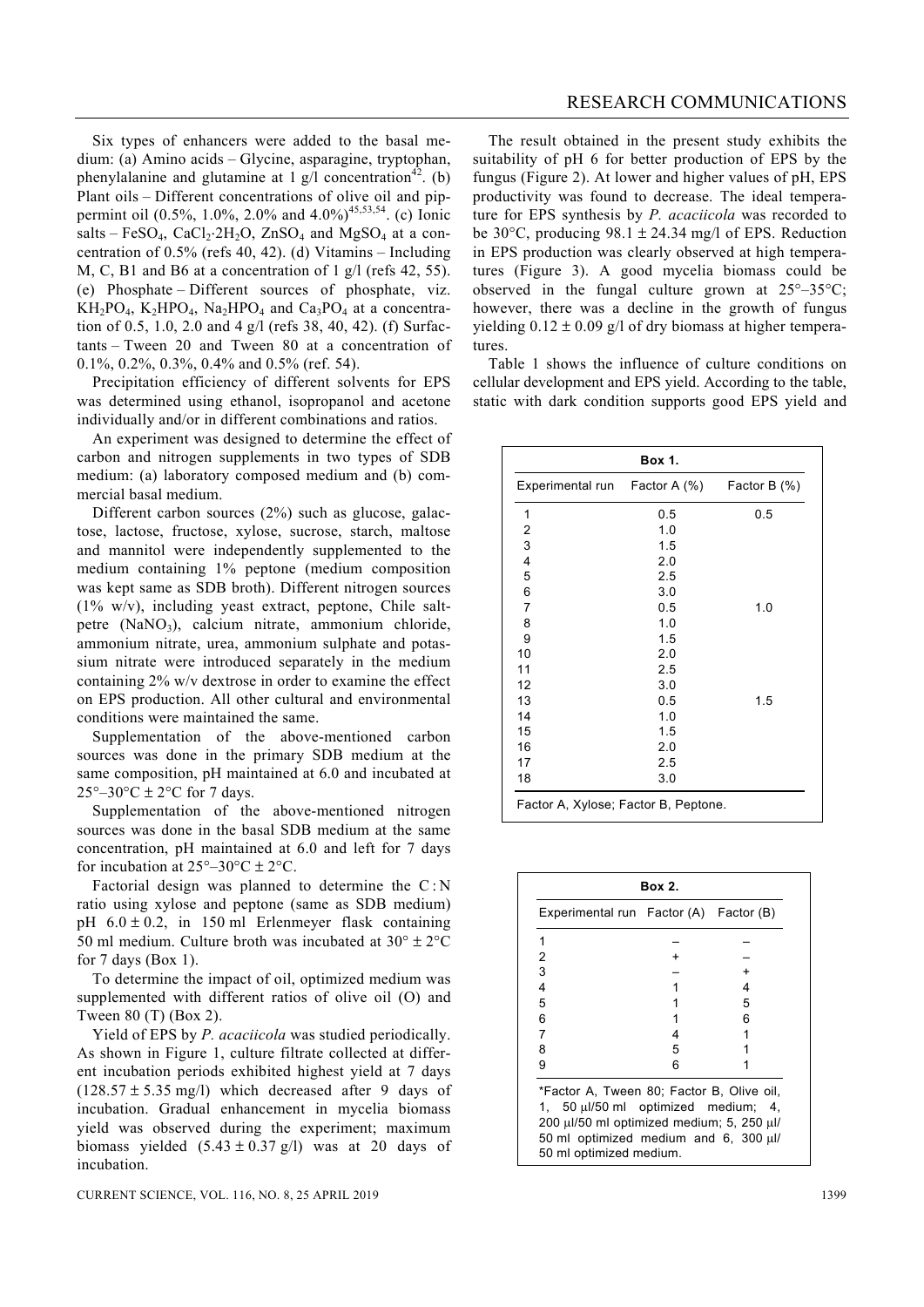|                    | Dark                     |                    | Light                    |                    |
|--------------------|--------------------------|--------------------|--------------------------|--------------------|
| Culture conditions | Mycelial biomass $(g/l)$ | $EPS$ (mg/l)       | Mycelial biomass $(g/l)$ | $EPS$ (mg/l)       |
| Static shake (rpm) | $1.94 \pm 0.07$          | $127.53 \pm 4.8$   | $1.77 \pm 0.14$          | $24.07 \pm 5.97**$ |
| -50                | $2.72 \pm 0.54$          | $71.17 \pm 5.36$   | $1.87 \pm 0.13$          | $93.2 \pm 18.36$   |
| 75                 | $1.48 \pm 0.41$          | $102.13 \pm 26.03$ | $1.63 + 1.53$            | $72.9 \pm 17.11$   |
| 100                | $0.99 \pm 0.15$          | $31.07 \pm 10.66$  | $0.73 \pm 0.16$          | $7.6 \pm 1.39$     |

Table 1. Effect of culture conditions on mycelia growth and exopolysaccharide (EPS) production<sup>\*</sup>

\*Fermentation was carried out in Erlenmeyer flask (150 ml) with 50 ml SDB at pH 6.0.

\*\*Values are mean ± SD of triplicate experiments.



**Figure 1.** Effect of incubation period (days) on mycelia growth and exopolysaccharide (EPS) production.



**Figure 2.** Effect of pH of the medium on mycelia growth and EPS production.

biomass,  $127.53 \pm 4.8$  mg/l and  $1.94 \pm 0.07$  g/l respectively, compared to shaking and dark condition at 75 rpm  $(102.13 \pm 26.03 \text{ mg/l} \text{ EPS} \text{ and } 1.48 \pm 0.41 \text{ g/l} \text{ respectively}).$ 

 The influence of surface area was evaluated and found to be more in 150 ml flask (Figure 4). Least was observed in Erlenmeyer flask of 1000 ml capacity with the amount of polysaccharide reduced to one fourth comparatively instead yield more biomass of  $5.8 \pm 0.42$  g/l. The basic concentration of commercial basal media SDB impacted on EPS production extracellularly. No EPS was noticed at lower SDB concentration. In the present study, 3% of SDB was found to be optimum.



**Figure 3.** Effect of incubation temperature on mycelia growth and EPS production.



**Figure 4.** Effect of Erlenmeyer flask volume (capacity) on mycelia growth and EPS production.

 The impact of enhancers was also studied and it was observed that independent factors exhibited effect on EPS production (Table 2). Addition of  $MgSO<sub>4</sub>$  and CaCl<sub>2</sub>, induced the fungus for EPS production, whereas  $ZnSO<sub>4</sub>$  and  $FeSO<sub>4</sub>$  did not help in EPS yield by this fungus. Similarly, vitamins B6 and C impacted better on EPS production compared to vitamins B1 and M. Correspondingly higher concentration of  $K_2HPO_4$  affected EPS production, whereas it was inhibited in case of other phosphate sources (Figure 5). Data obtained on mycelial growth of the organism (Figure 6) depict the positive role of phosphorus in terms of phosphate, irrespective of the source. All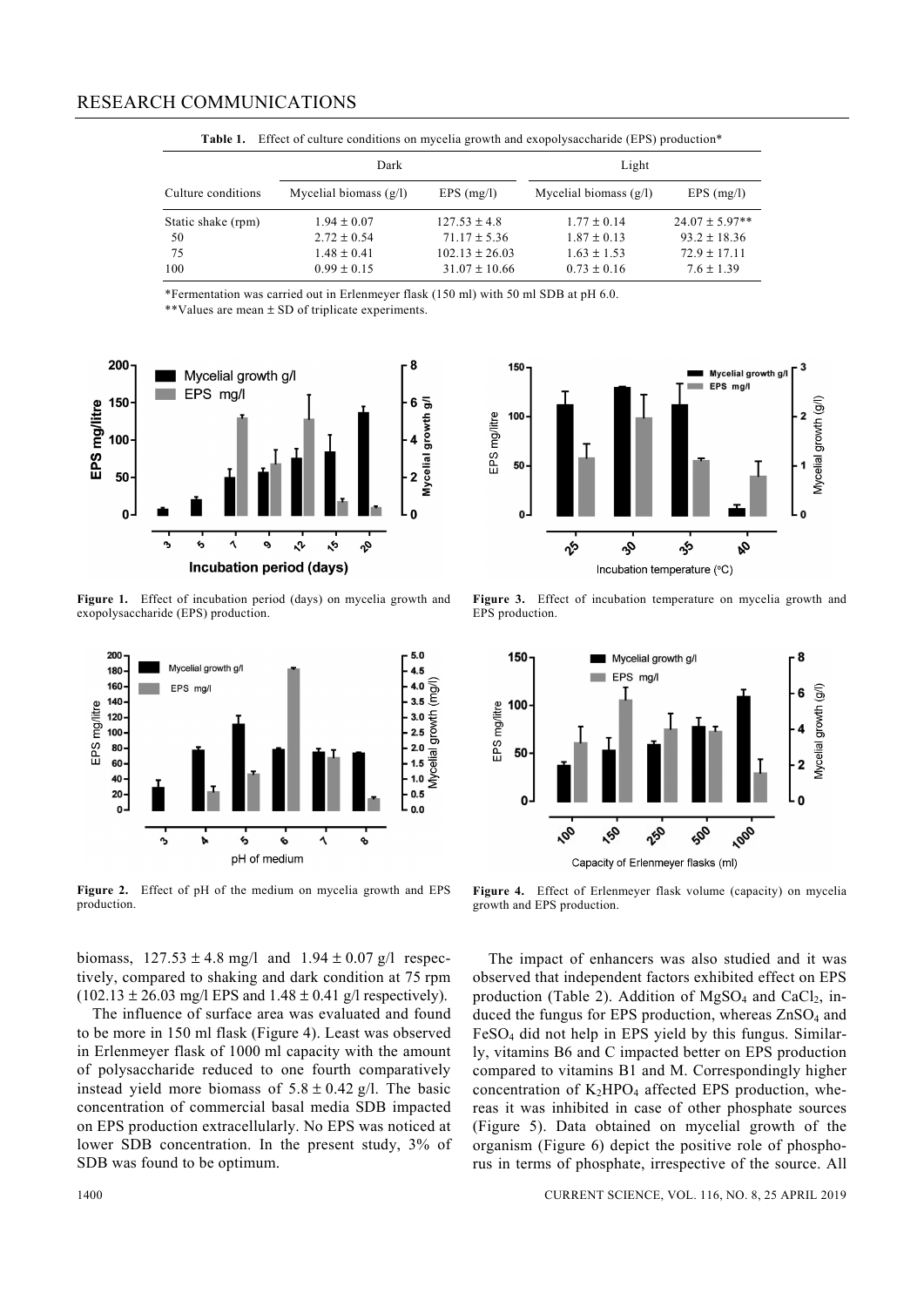| <u>these</u> of minstand, thanking and animo aside on myselia growin and his yield |                        |                    |  |  |  |
|------------------------------------------------------------------------------------|------------------------|--------------------|--|--|--|
| Chemical components                                                                | Mycelia growth $(g/l)$ | $EPS$ (mg/l)       |  |  |  |
| Mineral $(0.5\%)$                                                                  |                        |                    |  |  |  |
| Calcium chloride                                                                   | $1.93 \pm 0.52$        | $28.93 \pm 3.97**$ |  |  |  |
| Magnesium sulphate                                                                 | $3.16 \pm 0.6$         | $27.73 \pm 3.61$   |  |  |  |
| Ferrous sulphate                                                                   | $\bf{0}$               | $\mathbf{0}$       |  |  |  |
| Zinc sulphate                                                                      | $\theta$               | $\mathbf{0}$       |  |  |  |
| Vitamins $(1 g/l)$                                                                 |                        |                    |  |  |  |
| M                                                                                  | $2.63 \pm 0.25$        | $17.13 \pm 8.16$   |  |  |  |
| C                                                                                  | $1.95 \pm 0.26$        | $16.47 \pm 2.58$   |  |  |  |
| <b>B6</b>                                                                          | $3.18 \pm 0.2$         | $20.73 \pm 2.70$   |  |  |  |
| B1                                                                                 | $2.95 \pm 0.22$        | $\mathbf{0}$       |  |  |  |
| Amino acid $(1 g/l)$                                                               |                        |                    |  |  |  |
| Phenylalanine                                                                      | $2.77 \pm 0.37$        | $\mathbf{0}$       |  |  |  |
| Asparagine                                                                         | $3.23 \pm 0.33$        | $\theta$           |  |  |  |
| Glutamine                                                                          | $2.94 \pm 0.21$        | $84.47 \pm 15.51$  |  |  |  |
| Tryptophan                                                                         | $1.76 \pm 0.37$        | $105.13 \pm 12.14$ |  |  |  |
| Glycine                                                                            | $2.87 \pm 0.22$        | $\theta$           |  |  |  |

|  | <b>Table 2.</b> Effect of minerals, vitamins and amino acids on mycelia growth and EPS yield* |  |  |  |  |  |  |  |
|--|-----------------------------------------------------------------------------------------------|--|--|--|--|--|--|--|
|--|-----------------------------------------------------------------------------------------------|--|--|--|--|--|--|--|

\*Fermentation was carried out in Erlenmeyer flask (150 ml) with 50 ml medium at pH 6.0. \*\*Values are mean ± SD of triplicate experiments.



**Figure 5.** Effect of phosphate source (%) on EPS production. **Figure 6.** Effect of phosphate source (%) on mycelia growth.



total CaCl<sub>2</sub>, vitamin C and  $K_2HPO_4$  contributed more to EPS production yielding  $28.93 \pm 3.97$ ,  $34.33 \pm 6.24$  and  $51.47 \pm 18.95$  mg/l respectively, which was found greater according to the basal medium, i.e.  $22.3 \pm 4.9$  mg/l (normal SDB medium).

 In the present study addition of olive oil (Figure 7) and Tween 80 (Figure 8) resulted in more EPS synthesis whereas Tween 20 showed no effect respectively. The fungus developed good mycelial biomass in the presence of Tween 80 and/or olive oil. Precipitation efficiency and maximum recovery of EPS by solvent extraction was possible considering isopropanol, ethanol and acetone independently with different ratios and at different temperatures. Isopropanol was the most suitable at ratio  $1:2$  v/v for extraction and precipitation of EPS by this organism followed by ethanol and acetone.

 An experiment was designed (matched paired set-up) for determination of the most suitable carbon and nitro-

CURRENT SCIENCE, VOL. 116, NO. 8, 25 APRIL 2019 1401

gen supplements with basal medium and laboratory composed medium. Tables 3 and 4 show that supplementation of carbon and nitrogen sources in laboratory composed medium did not have much effect compared to SDB medium for mycelia growth as well as EPS production.

 However, supplementation of more carbon sources (glucose and xylose) had more impact on EPS production. Other carbon sources in both cases contributed less. Supplementation of nitrogen sources other than basic medium components did not enhance EPS production by this fungal culture (Table 4). It was noticed that xylose and peptone in the ratio 2 : 1 w/v enhanced EPS production.

 Individual experiments exhibited difference in experimental components. We planned to combine the source of primary components and make a new medium in comparison with laboratory composed medium. It was formulated with the SDB medium  $(30 \text{ g/l})$ , xylose  $(2\%)$ , yeast extract (1%), L-tryptophan (1 g/l), olive oil (1.0%),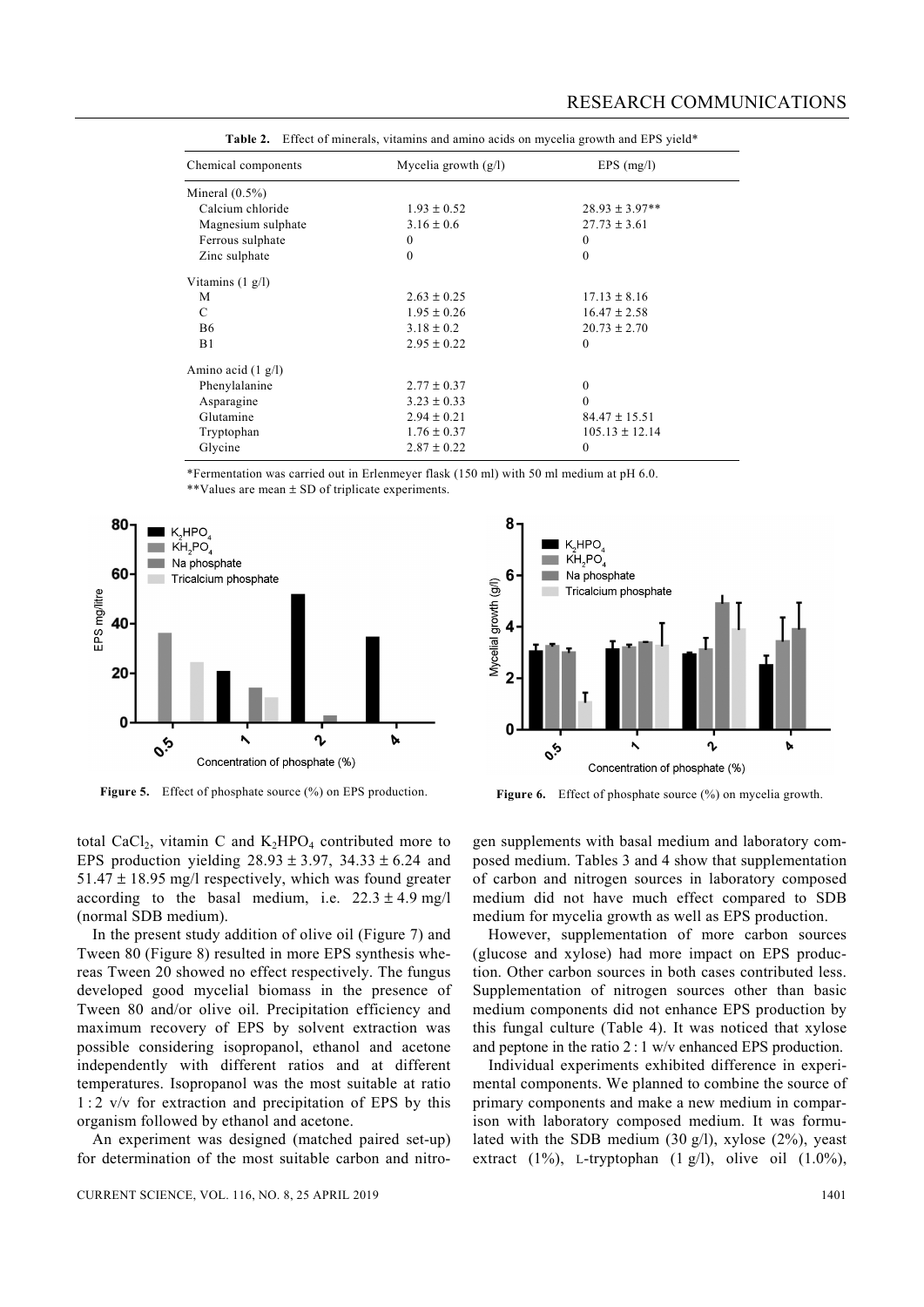## RESEARCH COMMUNICATIONS

|                                      | Laboratory composed medium |                   | Commercial synthetic medium |                    |
|--------------------------------------|----------------------------|-------------------|-----------------------------|--------------------|
| Carbon sources<br>$(20 \text{ g/l})$ | Mycelial biomass $(g/l)$   | $EPS$ (mg/l)      | Mycelial biomass $(g/l)$    | $EPS$ (mg/l)       |
| Glucose                              | $0.77 \pm 0.06$            | $38.23 \pm 26.73$ | $2.62 + 0.42$               | $63.23 \pm 5.85**$ |
| Lactose                              | $0.63 + 0.27$              | $14.23 \pm 3.23$  | $3.69 \pm 0.39$             | $14.13 \pm 2.8$    |
| Mannitol                             | $0.73 \pm 0.17$            | $12.57 \pm 4.33$  | $2.01 \pm 0.56$             | $12.5 \pm 0.87$    |
| Xylose                               | $0.79 \pm 0.11$            | $44.13 \pm 8.64$  | $1.95 + 0.44$               | $10.4 \pm 1.39$    |
| Galactose                            | $0.59 \pm 0.04$            | $24 \pm 10.82$    | $2.55 + 1.11$               | $6.67 \pm 2.66$    |
| Maltose                              | $1.22 + 0.18$              | $12.63 + 4.9$     | $4.5 \pm 0.43$              | $\theta$           |
| Starch                               | $1.81 + 0.24$              | $2.07 + 1.25$     | $2.17 + 0.56$               | $\Omega$           |
| <b>Sucrose</b>                       | $0.64 \pm 0.31$            | 0                 | $1.86 \pm 0.3$              | $\theta$           |
| Fructose                             | $4.07 \pm 0.3$             | $\theta$          | $4.07 \pm 0.30$             | $\Omega$           |
| No carbon                            | $0.24 \pm 0.16$            | $1 \pm 0.2$       | $2.23 \pm 0.45$             | $22.3 \pm 4.9$     |

Table 3. Effect of carbon sources on mycelia growth and EPS production\*

\*Fermentation was carried out in Erlenmeyer flask (150 ml) with 50 ml SDB at pH 6.0. \*\*Values are mean ± SD of triplicate experiments.

Table 4. Effect of nitrogen sources on mycelia growth and EPS production<sup>\*</sup>

|                                        | Laboratory composed medium |                  | Commercial synthetic medium |                  |  |
|----------------------------------------|----------------------------|------------------|-----------------------------|------------------|--|
| Nitrogen sources<br>$(10 \text{ g/l})$ | Mycelial biomass $(g/l)$   | $EPS$ (mg/l)     | Mycelial biomass $(g/l)$    | $EPS$ (mg/l)     |  |
| Peptone                                | $0.81 \pm 0.1$             | $11.97 \pm 1.34$ | $4.92 \pm 0.84$             | $2.7 \pm 1.13**$ |  |
| Yeast extract                          | $4 \pm 0.86$               | $23.07 \pm 9.51$ | $4.44 \pm 0.33$             | $24.8 \pm 2.5$   |  |
| Calcium nitrate                        | $0.12 \pm 0.08$            |                  | $4.12 \pm 0.89$             | $4.27 \pm 1.8$   |  |
| Potassium nitrate                      | $0.09 \pm 0.01$            |                  |                             | 0                |  |
| Ammonium sulphate                      |                            |                  | $1.47 \pm 0.78$             | 0                |  |
| Ammonium chloride                      |                            |                  | $1.47 \pm 0.78$             | 0                |  |
| Sodium nitrate                         |                            |                  | $2.83 \pm 0.64$             | 0                |  |
| Urea                                   |                            |                  |                             | 0                |  |
| No nitrogen source                     | $0.21 \pm 0.04$            | $3.03 \pm 0.49$  | $2.23 \pm 0.45$             | $22.3 \pm 4.9$   |  |

\*Fermentation was carried out in Erlenmeyer flask (150 ml) with 50 ml medium at pH 6.0.

\*\*Values are mean ± SD of triplicate experiments.





**Figure 7.** Effect of olive oil (%) on mycelia growth. **Figure 8.** Effect of Tween 80 (%) on mycelia growth.

Tween 80 (0.2%), vitamin C (1.0 g/l),  $K_2HPO_4$  (2 g/l), CaCl<sub>2</sub> (0.5%), pH 6.0  $\pm$  0.2, temperature 30°  $\pm$  2°C with incubation period of 7 days, inoculum size 24 mm in 50 ml of medium (150 ml conical vessel) in static condition and dark and repeated measure difference was followed to examine the role of enhancers, especially olive oil. In normal SDB basal medium experimented condition, the fungus produced EPS of  $22.3 \pm 4.9$  mg/l with pH 6.0, 7 days of incubation period, static dark condition, whereas in optimized medium it was  $1002.3 \pm 189.72$  mg/l. We also considered the addition of oil in different combinations with and without Tween 80. Independently, it did not show prominent results. However, combination of Tween 80 and olive oil at a concentration ratio of 50 :  $250 \mu l$  induced  $1468.1 \text{ mg/l}$  of EPS (Figure 9). The growth performance of the fungus under these experimental conditions is displayed in Figure 10, which shows growth-promoting activity of the enhancer. In the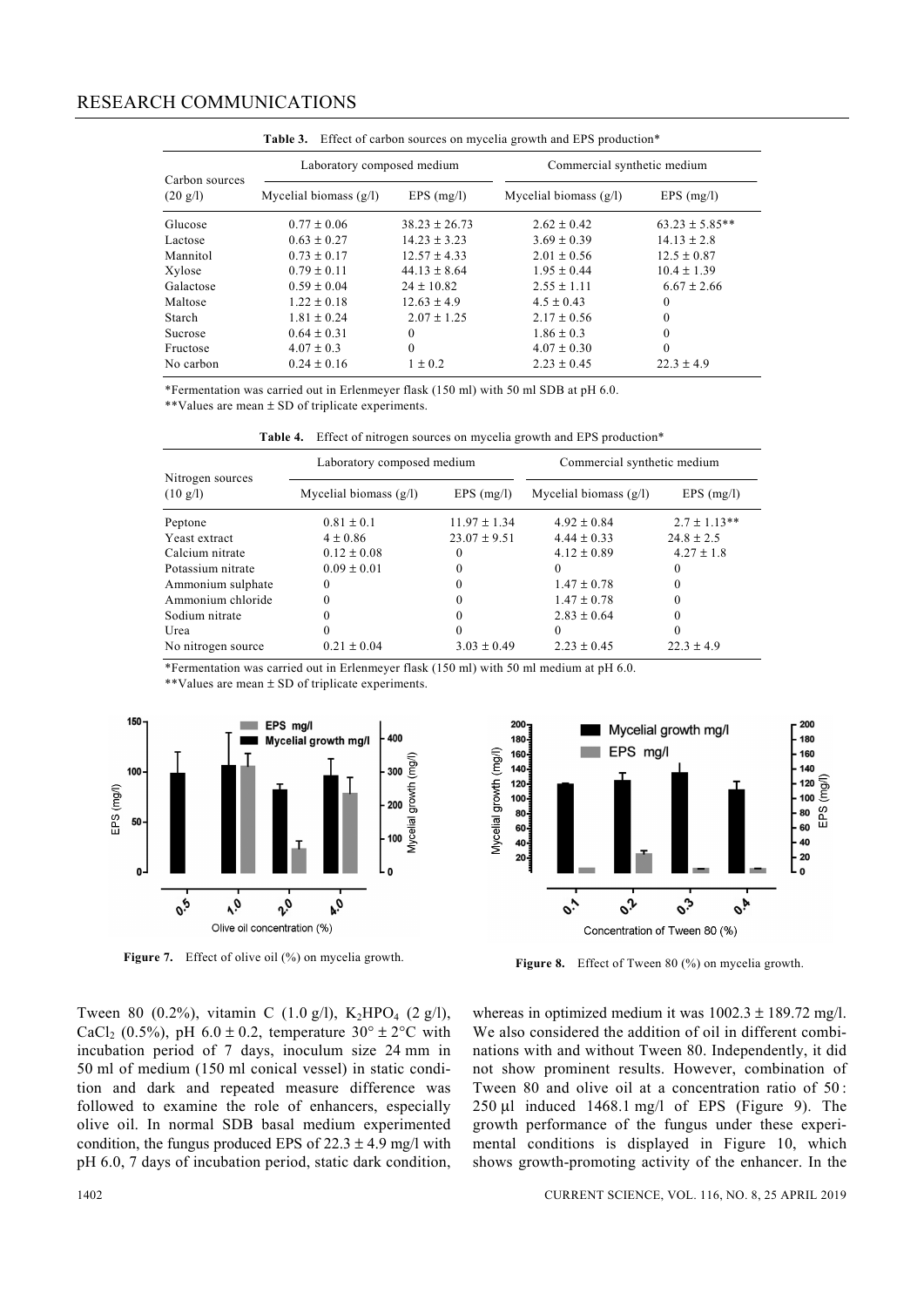Several fungi have been reported as important for EPS production with strong biological activities against many dreadful diseases<sup>56–58</sup>. Hence attention is given to the new source. We have considered the *P. accacicola* since no work is evident in this context<sup>59</sup>; also it is novel fungus showing other bioactive metabolites production like laccase enzyme and cytotoxic sesquiterpenes<sup>59–61</sup> and isolated from *R. nigricans*, a wild edible mushroom from Odisha.

 Different cultures, including *Alternaria alternata*10, *Schizophyllum commune*35, *Pleurotus pulmonaris* and *Trametes versicolor*62,63 show 9, 14 and 7 days respectively, of highest EPS yield.

 The present study also corroborates with the above, demonstrating the requirement of 7 days of incubation for better production of EPS by this fungus at significant level  $(P < 0.05)$ . The influence of pH and temperature has



Figure 9. Effect of Tween 80 and olive oil (ratio) on EPS production – in optimized medium. 1, Control (optimized medium without oils); 2, Optimized medium with olive oil; 3, Optimized medium with Tween 80; 4, 50 : 200 μl v/v (T : O); 5, 50 : 250 μl v/v (T : O); 6, 50 : 300 μl v/v (T : O).



**Figure 10.** Effect of Tween 80 and olive oil (ratio) on mycelia growth – in optimized medium. 1, Control (optimized medium without oils); 2, Optimized medium with olive oil; 3, Optimized medium with Tween 80; 4, 50 : 200 μl v/v (T : O); 5, 50 : 250 μl v/v (T : O); 6, 50 : 300 μl v/v (T : O).

CURRENT SCIENCE, VOL. 116, NO. 8, 25 APRIL 2019 1403

also been examined in the present study and corroborated with the observations of Patil *et al.*<sup>64</sup>, who studied the role of pH and incubation temperature on the production of bacterial metabolites. Most of the fungi preferred a wide range of optimum pH values like 3.0 (*Mucor raux*ii<sup>3</sup>, Alternaria alternate<sup>10</sup>), 5.0–6.0 (*Schizophyllum commune*<sup>35</sup>, *Hirsutella* sp.<sup>36</sup>), 6.0–7.0 (*Stemphilium* sp.<sup>32</sup>, *Ganoderma* sp., *Agaricus blazie*, *L. squarrosulus*51 etc.). Our study showed good production  $(181.93 \pm$ 2.70 mg/l) EPS at pH  $6.0 \pm 0.2$ .

 Fungal cultures, generally prefer temperature range from 15°C to 30°C for biomass and EPS production. *A. blazie* showed highest EPS production (1.268 g/l) in medium of starch and yeast extract at pH 6.8 and temperature 20°C (ref. 33). *P. flabellatus* yield 540 mg/l of EPS in yam (yam dextrose broth medium) at 30°C, while *Pleurotus ostreatus* yielded 2700 mg/l of EPS at 25°C (ref. 42). All produced EPS in optimized medium. In this study, we observed 30°C to give best yield  $(98.1 \pm 24.34 \text{ mg/l}$  of EPS), without addition of other enhancers.

 Reduction of cellular biomass and EPS yield was found at higher incubation temperature (above 30°C), as recorded by Li *et al*. 36 and Zhang *et al*. 65 in *Ganoderma lucidum*.

 Maximum EPS was produced under dark condition by *P. acaciicola.* However, many reports elucidated the importance of shaking condition for enhanced production of EPS66–68. Work on *Coriolus versicolor* by Ahmed *et al*. 2 showed highest yield of EPS at shaking condition 700 mg/l in yeast malt extract medium at 5–7 days of incubation period. In our study, shaking at 75 rpm versus static condition had no significant impact on mycelia development and EPS production  $(P > 0.05)$ . To the best of our knowledge, the effect of culture vessel on EPS yield under liquid culture condition of *P. acaciicola* has not been studied earlier.

 The use of surfactants like Tween 80 has shown a remarkable effect on mycelia growth and EPS production<sup>69</sup>. Its stimulating effects on EPS production by *S*. *commune* and *Botryosphaeria rhodina* have also been demonstrated<sup>70</sup>. Li *et al.*<sup>71</sup> studied a new fungal source, *Bionectria ochroleuca* providing optimized medium having glucose yeast extract,  $MgSO<sub>4</sub>$  and Tween 80 yielding  $2.65 \pm 0.16$  g/l of EPS. In the present study positive effect of Tween 80 was observed, while negative effect of Tween 20 on EPS production was found negligible and hence not measured. Though the nutrient function of Tween 80 as an enhancer has not been confirmed in many other fungi, we planned a separate experiment with optimized media by adding Tween 80 and olive oil in different ratios $44,72$ . Individually Tween 80 did not perform well, but in combination with olive oil, viz. 50 : 250 μl v/v concentrations; gave better results. These were analysed and found to be remarkably different at *P* < 0.05 level.

 Our findings also confirm those of Li *et al.*73, who reported higher yield of EPS in optimized medium with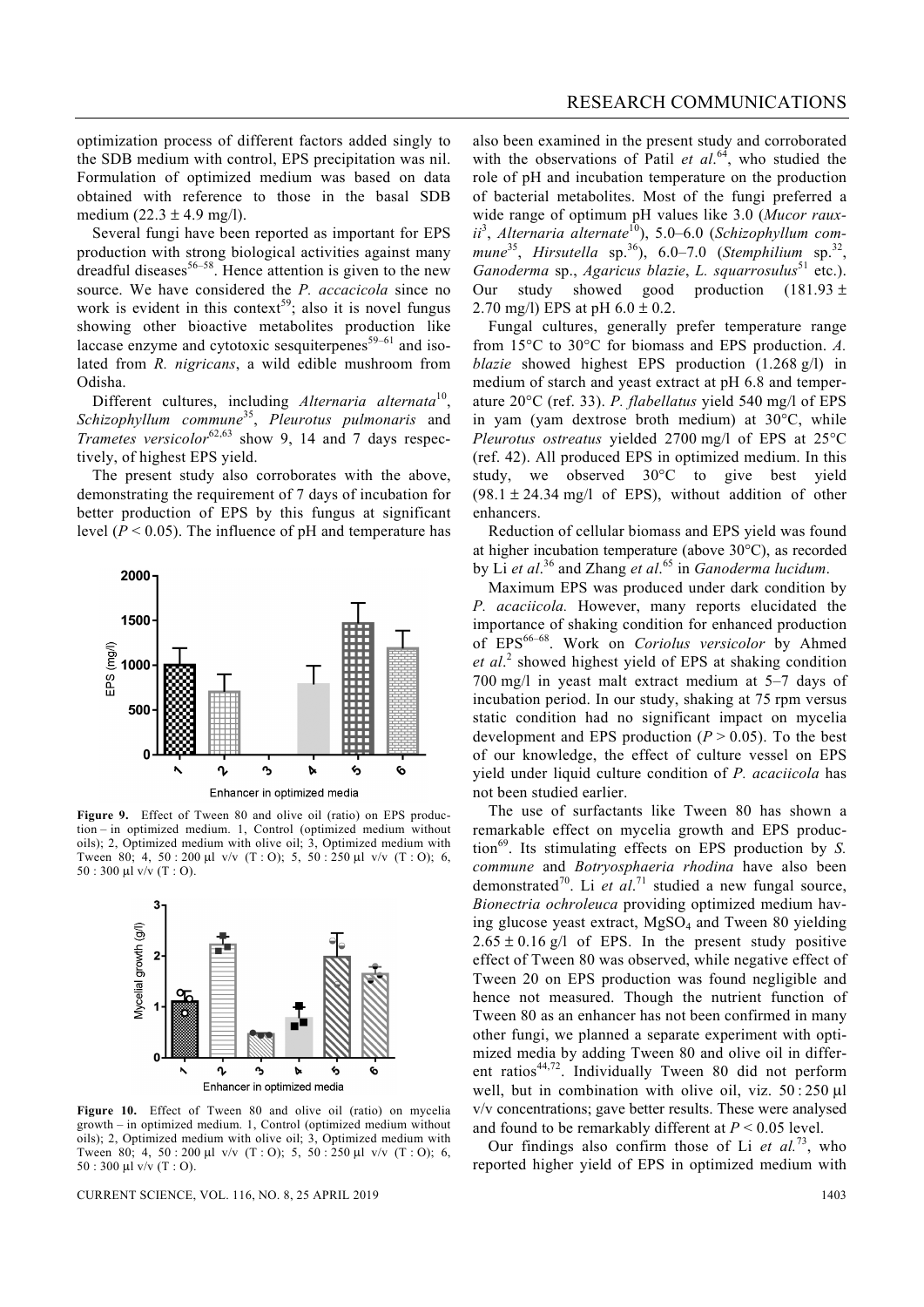potato extract 20%, peptone  $0.5\%$ , K<sub>2</sub>HPO<sub>4</sub> 0.2%, MgSO<sub>4</sub> 0.05% and sucrose 2.5%, in case of *Hirsutelle* species (2.27 g/l of EPS) at 4 days of incubation. Carbon and nitrogen were found to play a key role in cellular biomass development and metabolite production in *Pleurotus* sp.<sup>74</sup> and *Tricholoma matstaka*<sup>75</sup>. Similarly, higher K<sub>2</sub>HPO<sub>4</sub> concentration affected EPS production, whereas it was inhibited in case of other phosphate sources $37,40,76$ . EPS yield in the presence of  $K_2HPO$  and  $KH_2PO_4$  did not show significant difference  $(P < 0.05)$ , though mycelia biomass significantly differed in both cases. This indicates the importance of both types of potassium phosphates in EPS production.

Positive impact of ionic salts like  $MgSO<sub>4</sub>$  and  $CaCl<sub>2</sub>$ was observed. The stimulatory effect of MgSO<sub>4</sub> in *C. versicolor* and *Stemphilium* sp. is well reported<sup>32,77</sup>. Similar phenomenon is evidenced in the present study for vitamin C, whereas other vitamins like B6 and M did not support much growth and EPS production $42,78$ .

 Two types of basal media, i.e. laboratory composed and commercial have been used to observe the impact of supplementation of carbon sources. Supplementation of more glucose and xylose in SDB medium had more impact on EPS production<sup>35,79</sup>. The mycelia biomass varies in different carbon sources added to SDB medium, it enhanced EPS production significantly  $(P < 0.05)$ . This may be because of negative regulatory operation due to carbon–carbon effect. Utilization of both carbon components in the basal medium for better EPS production corroborated with the results of Adebayo-Tayo *et al*. 79 and Joshi *et al.*<sup>35</sup>, who reported xylose to be the best for EPS production by *Schizophyllum* (4.26 g/l of EPS)*, Maramius* sp. and *Fomes* sp. On the other hand, yeast extract acted as a good nitrogen source for EPS yield. It has been reported that production of microbial metabolites is influenced by the presence of yeast extract, tryptophan, etc. either solely or in combination $80,81$ , which corroborates with our findings. Hence, variation in different important media components and/or cultural conditions will have considerable influence on the amount of microbial metabolites, especially EPS.

In our preliminary experiments, the  $OFAT<sup>35</sup>$  method was used to examine the effect of environmental factors and medium constituents on EPS production<sup>51</sup>. Results obtained indicate that the crucial medium components significantly affecting the EPS production are xylose, yeast extract, tryptophan, vitamin C, CaCl<sub>2</sub> and K<sub>2</sub>HPO<sub>4</sub>, and olive oil in combination with Tween 80. The individual components exhibited their own candidature and contributed towards EPS production. The whole scenario changed when we combined the individual factors and made a new optimized medium for enhanced EPS production, in which *P. acaciicola* produced five times higher amount of EPS and production also increased up to 7 times when olive oil and Tween 80 were added. The possible cause is the initiation of EPS biosynthesis in

fungal cells due to mutualistic interaction of these components and their contribution towards enhanced metabolism of EPS. Variation in cellular growth and EPS yield was noticed in each set of experiments; this may be due to seasonal variation. It has been observed that biomass yield is not directly related to EPS production, which was similar to the results of Ahmed *et al.*<sup>2</sup> on C. versicolor. According to them<sup>2</sup> yield of EPS is not associated with exponential development and is not a result of primary metabolism, but secondary metabolites. Hence, the data recorded in the present study and formulation of an optimized protocol for enhanced production of EPS under submerged culture condition by *P. acaciicola* may help exploit its potential at a mega scale and in drug discovery programmes.

- 1. Ugwu, E. E. and Adebayo-Tayo, B. C., Screening of some Basidiomycetes for bio-polymers and biomass production in submerged cultivation. *AUJT*, 2011, **15**, 41–44.
- 2. Ahmed, S., Anwar, A., Haider, A., Adnan Saeed, M., Nadeem, M., Zahida Nasreen, Z. and Baig, S., Selection of culture medium for exopolysaccharides production by *Coriolus versicolor*. *Pak. J. Phytopathol*., 2011, **23**, 1–4.
- 3. Abdel-Aziz, S. M., Hamed, H. A., Mouafi, F. E. and Gad, A. S., Acidic pH-shock induces the production of an exopolysaccharide by the fungus *Mucor rouxii*: Utilization of beet-molasses. *NY Sci. J*., 2012, **5**, 52–61.
- 4. Looijestenijn, P. J., Boels, I. C., Kleerebenzem, M. and Hugenholtz, J., Regulation of the exopolysaccharide production by *Lactococcus lactis* subsp. *cremoris* by the sugar source. *Appl. Environ. Microbiol*., 1999, **65**, 5003–5008.
- 5. Levander, F. and Radstrom, P., Requirement for phosphoglucomutase in exopolysaccharide biosynthesis in glucose and lactose utilizing *Streptococcus thermophilus*. *Appl. Environ. Microbiol*., 2001, **67**, 2734–2738.
- 6. Richert, L., Golubic, S., Guedes Ratiskol, J. and Payri, C., Characterization of exopolysaccharides produced by cyanobacteria isolated from Polynesian microbial mats. *Curr. Microbiol*., 2005, **25**, 379–384.
- 7. Miranda, B. G. and Leal, J. A., Extracellular and cell wall polysaccharides of *Aspergillus alliaceus*. *Trans. Br. Mycol. Soc.*, 1981, **76**, 249–253.
- 8. Stasinopoulos, S. J. and Seviour, R. J., Exopolysaccharide formation by isolates of *Cephalosporium* and *Acremonium*. *Mycol. Res*., 1989, **92**, 55–60.
- 9. Graber, M., Morin, A., Duchiron, F. and Monsan, P. F., Microbial polysaccharides containing 6-deoxysugars. *Enzyme Microb, Technol*., 1988, **10**, 198–206.
- 10. Nehad, E. A. and Shamy, A. R. I., Optimization of polysaccharide production by *Alternaria alternata*. *Gate2Biotech*, 2010, **1**, 1–6.
- 11. Li, P., Luo, C., Sun, W., Lu, S., Mou, Y., Peng, Y. and Zhou, L., *In vitro* antioxidant activities of polysaccharides from endophytic fungus *Fusarium oxysporum*. *Afr. J. Microbiol. Res.*, 2011, **5**.
- 12. Uyanoglu, M., Canbek, M., Ozalp, F. O., Yamac, M. and Senturk, H., Effects of some macrofungi exopolysaccharides on mesenchymal mast cells of rats in chronic alcohol consumption. *Int. J. Health Nutr*., 2010, **1**, 31–37.
- 13. Su, C. *et al.*, Isolation and characterization of exopolysaccharide with immunomodulatory activity from fermentation broth of *Morchella conica*. *DARU J. Pharma. Sci*., 2013, **21**, 1–6.
- 14. Chiu, Y. W., Zeng, C. L., Chian, P. L. and Shiu, H. W., Effect of carbon and nitrogen sources on the production and carbohydrate composition of exopolysaccharides by submerged culture of *Pleurotus citrinopileatus*. *J. Food Drug Anal*., 2008, **16**, 61–67.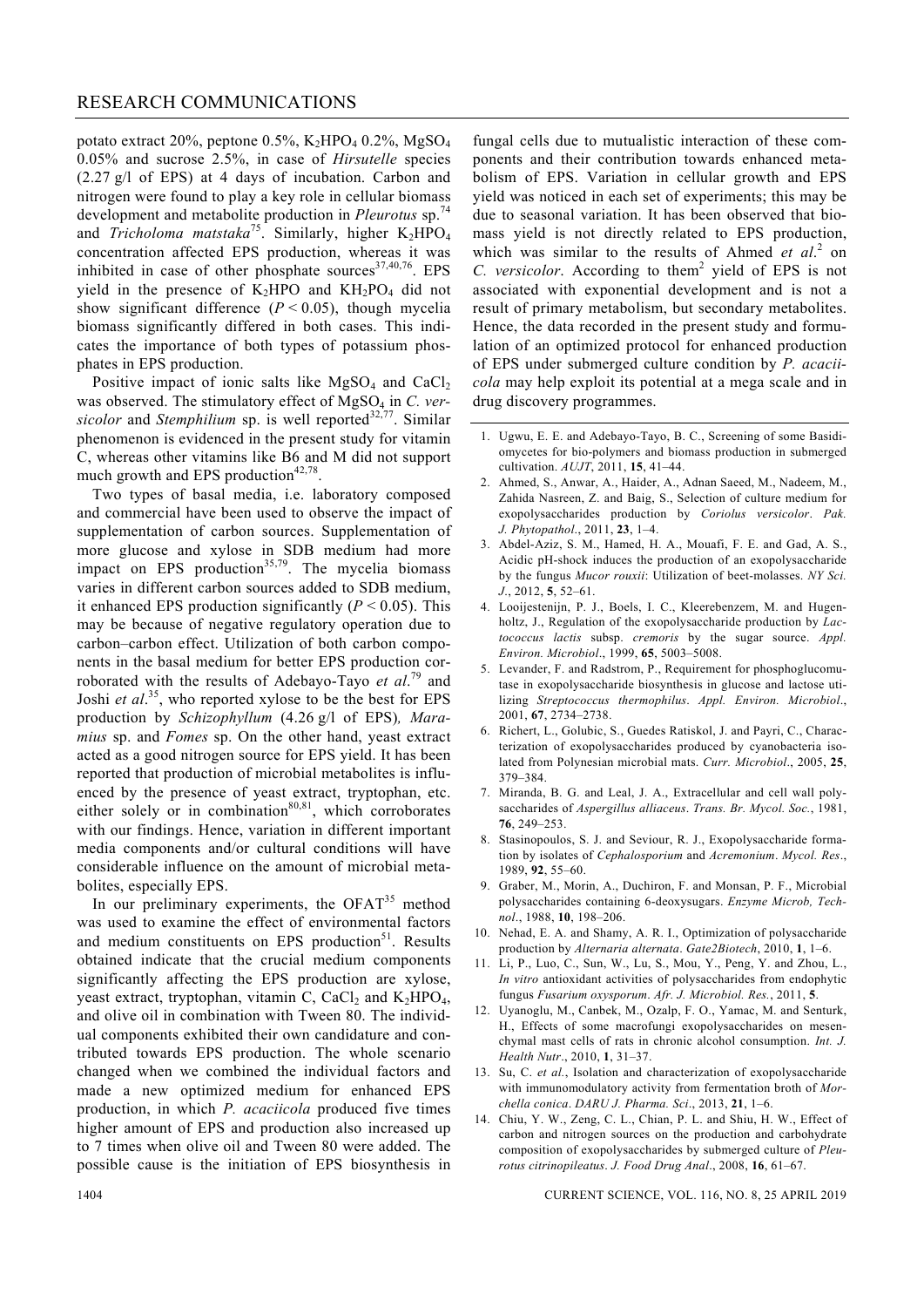- 15. Cheung, P. C. K., The hypocholesterolemic effect of extracellular polysaccharide from the submerged fermentation of mushroom. *Nutr. Res*., 1996, **16**, 1953–1957.
- 16. Borchers, A. T., Stern, J. S., Hackman, R. M., Keen, C. L. and Gershwin, M. E., Mushrooms, tumors, and immunity. *Proc. Soc. Biol. Med*., 1999, **221**, 281–293.
- 17. Yang, B. K. *et al.*, Production of exo-polymers by submerged mycelial culture of *Cordyceps militaris* and its hypolipidemic effect. *J. Ind. Microbiol. Biotechnol.,* 2000, **10**, 784–788.
- 18. Cohen, R., Persky, L. and Hadar, Y., Biotechnological applications and potential of wood-degrading mushroom of the genus *Pleurotus*. *Appl. Microbiol. Biotechnol*., 2002, **58**, 582–594.
- 19. Hwang, H. J., Kim, S. W., Xu, C. P., Choi, J. W. and Yun, J. W., Morphological and rheological properties of the three different species of basidiomycetes *Phellinus* in submerged cultures. *J. Appl. Microbiol*., 2004, **96**, 1296–1305.
- 20. Ross, P. R. *et al.*, Developing applications for lactococcal bacteriocins. *Antonie van Leeuwenhoek*, 1999, **76**, 337–346.
- 21. Lee, K. Y., Lee, M. H., Chang, L. Y., Yoon, S. P., Lim, D. Y. and Jeon, Y. J., Macrophage activation by polysaccharide fraction isolated from *Salicornia herbacea*. *J. Ethnopharmacol*., 2006, **103**, 372–378.
- 22. Paulraj, B. and Saravanan, T., Optimization of Β-glucan production from lower fungi using central composite design and its biological application. *Int. J. Comput. Appl*., 2012, **49**, 23–28.
- 23. Kanari, B., Banik, R. R. and Upadhyay, S. N., Effect of environmental factors and carbohydrate on gellan gum production. *Appl. Biochem. Biotechnol*., 2002, **102–103**(1–6), 129–140.
- 24. Kim, S. W., Hwang, H. J., Park, J. P., Cho, Y. J., Song, C. H. and Yun, J. W., Mycelial growth and exo-biopolymer production by submerged culture of various edible mushrooms under different media. *Lett. Appl. Microbiol*., 2002, **34**, 56–61.
- 25. Tang, Y. J. and Zhong, J. J., Exopolysaccharide biosynthesis and related enzyme activities of the medicinal fungus, *Ganoderma lucidum*, grown on lactose in a bioreactor. *Biotechnol. Lett*., 2002, **24**, 1023–1026.
- 26. Kwon, J. S., Lee, J. S., Shin, W. C., Lee, K. E. and Hong, E. K., Optimization of culture conditions and medium components for the production of mycelial biomass and exo-polysaccharides with *Cordyceps militaris* in liquid culture. *Biotechnol. Bioprocess Eng*., 2009, **14**, 756–762.
- 27. Hwang, H. S. and Yun, J. W., Hypogycemic effect of polysaccharides produced by submerged mycelia culture of *Laetiporus sulphureus* on streptozotocin induced diabetics rats. *Biotechnol. Bioprocess Eng*., 2010, **15**, 173–181.
- 28. Kim, S. S., Lee, J. S., Cho, J. Y., Kim, Y. E. and Hong, E. K., Effects of C/N ratio and trace elements on mycelial growth and exo-polysaccharide production of *Tricholoma matsutake*. *Biotechnol Bioprocess Eng.*, 2010, **15**, 293–298.
- 29. Anandapandian, K. T. K. and Eyini, M., Optimization of mycelial growth and exopolysaccharide production by *Calocybe indica* using response surface methodology. *J. Adv. Med. Life Sci*., 2014, **1**, 1–8.
- 30. Silvi, S., Barghini, P., Aquilanti, A., Juarez-Jimenez, B. and Fenice, M., Physiologic and metabolic characterization of a new marine isolate (BM39) of *Pantoea* sp. producing high levels of exopolysaccharide. *Microbial. Cell Fact.*, 2013, **12**, 1–11.
- 31. Kim, S. W., Xu, C. P., Hwang, H. J., Choi, J. W., Kim, C. W. and Yun, J. W., Production and characterization of exopolysaccharides from an enthomopathogenic fungus *Cordyceps militaris* NG3. *Biotechnol. Prog*., 2003, **19**, 428–435.
- 32. Banerjee, D., Jana, M. and Mahapatra, S., Production of exopolysaccharide by endophytic *Stemphylium* sp. *Micol. Apl. Int*., 2009, **21**, 57–62.
- 33. Hamedi, A., Vahid, H. and Ghanati, F., Optimization of medium composition for production of mycelia biomass and exopolysaccharide by *Agaricus blazei* Murill DPPH 131 using response surface methodology. *Biotechnology*, 2007, **6**, 456–464.

CURRENT SCIENCE, VOL. 116, NO. 8, 25 APRIL 2019 1405

- 34. Audy, J., Labrie, S., Roy, D. and LaPointe, G., Sugar source modulates exopolysaccharide biosynthesis in *Bifidobacterium longum*  subsp. *longum* CRC 002. *Microbiology*, 2010, **156**, 653–664.
- 35. Joshi, M., Patel, H., Gupte, S. and Gupte, A., Nutrient improvement for simultaneous *Schizophyllum commune* AGMJ-1 using statistical optimization. *3 Biotech*, 2013, **3**, 307–318.
- 36. Li, R., Jiang, X. and Guan, H., Optimization of mycelium biomass and exopolysaccharides production by *Hirsutella* sp. in submerged fermentation and evaluation of exopolysaccharides antibacterial activity. *Afr. J. Biotechnol*., 2010, **9**, 195–202.
- 37. Ma, Y. P., Mao, D. B., Geng, L. J., Zhang, W. Y., Wang, Z. and Xub, C. P., Optimization, molecular characterization and biological activities of exopolysaccharides from *Xylaria nigripes*. *Chem. Biochem. Eng*., 2013, **27**, 177–184.
- 38. Lim, J. M., Kim, S. W., Hwang, H. J., Joo, J. H., Kim, H. O., Choi, J. W. and Yun, J. W., Optimization of medium by orthogonal matrix method for submerged mycelial culture and exopolysaccharide production in *Collybia maculate*. *Appl. Biochem. Biotechnol*., 2004, **119**, 159–170.
- 39. Kaur, V., Bera, M. B., Panesar, P. S. and Chopra, H. K., Production and characterization of exopolysaccharide produced by *Alcaligenes faecalis* B14 isolated from indigenous soil. *Int. J. Biotechnol. Bioeng. Res.*, 2013, **4**, 365–374.
- 40. Shen, J., Shi, C. and Xu, C., Exopolysaccharides from *Pleurotus pulmonarius*: fermentation optimization, characterization and antioxidant activity. *Food Technol. Biotechnol*., 2013, **51**, 520– 527.
- 41. Ko, S., Lee, H. S., Park, S. H. and Lee, H. K., Optimal conditions for the production of exopolysaccharide by marine microorganism *Hahella chejuensis*. *Biotechnol. Bioprocess Eng*., 2000, **5**, 181–185.
- 42. Adebayo-Tayo, B. C., Jonathan, S. G., Popoola, O. O. and Egbomuche, R., Optimization of growth conditions for mycelia yield and exopolysaccharide production by *Pleurotus ostreatus* cultivated in Nigeria. *Afr. J. Microbiol. Res*., 2011, **5**, 2130–2138.
- 43. Torino, M. I., Hebert, E. M., Mozzi, F. and Font de Valdez, G., Growth and exopolysaccharide production by *Lactobacillus helveticus* ATCC 15807 in an adenine-supplemented chemically defined medium. *J. Appl. Microbiol.*, 2005, **99**, 1123–1129.
- 44. Silva, C. C., Robert, F. H., Dekker Silva, R. S. S. F., da Silva, M. L. C. and Aneli Barbosa, M., Effect of soybean oil and Tween 80 on the production of botryosphaeran by *Botryosphaeria rhodina*  MAMB-05. *Process Biochem*., 2007, **42**, 1254–1258.
- 45. Halim, K. H. A., Kamal, I. S. M., Rashid, N. M. N. and Maizirwan, M., BPE-P04: the effect of plant oils for submerged fermentation of *Schizophyllum commune* producing mycelium biomass and exopolysaccharides. In Malaysian International Conference on Trends in Bioprocess Engineering (MICOTriBE), Langkawi, Malaysia, 2012, pp. 1–7.
- 46. Qing, H. F. and Jian, J. Z., Effect of initial pH on production of ganoderic acid and polysaccharide by submerged fermentation of *Ganoderma lucidum*. *Process Biochem*., 2002, **37**, 769–774.
- 47. Lv, Y. L., Sun, L. H., Zhang, F. S., Zhoa, Y. and Guo, S. X., The effect of cultivation conditions on the mycelia growth of a dark-septate endophytic isolate. *Afr. J. Microbiol. Res*., 2010, **4**, 602– 607.
- 48. Xiao, J. H. *et al.*, Optimization of submerged culture requirements for the production of mycelial growth and exopolysaccharide by *Cordyceps jiangxiensis* JXPJ 0109. *J. Appl. Microbiol*., 2004, **96**, 1105–1116.
- 49. Maziero, R., Cavazzoni, V. and Bononi, V. L. R., Screening of basidiomycetes for the production of exopolysaccharide and biomass in submerged culture. *Rev. Microbiol.*, 1999, **30**, 77–84.
- 50. Shih, I. L., Pan, K. and Hsieh, C., Influence of nutritional components and oxygen supply on the mycelial growth and bioactive metabolites production in submerged culture of *Antrodia cinnamomea*. *Process Biochem.,* 2006, **41**, 1129–1135.